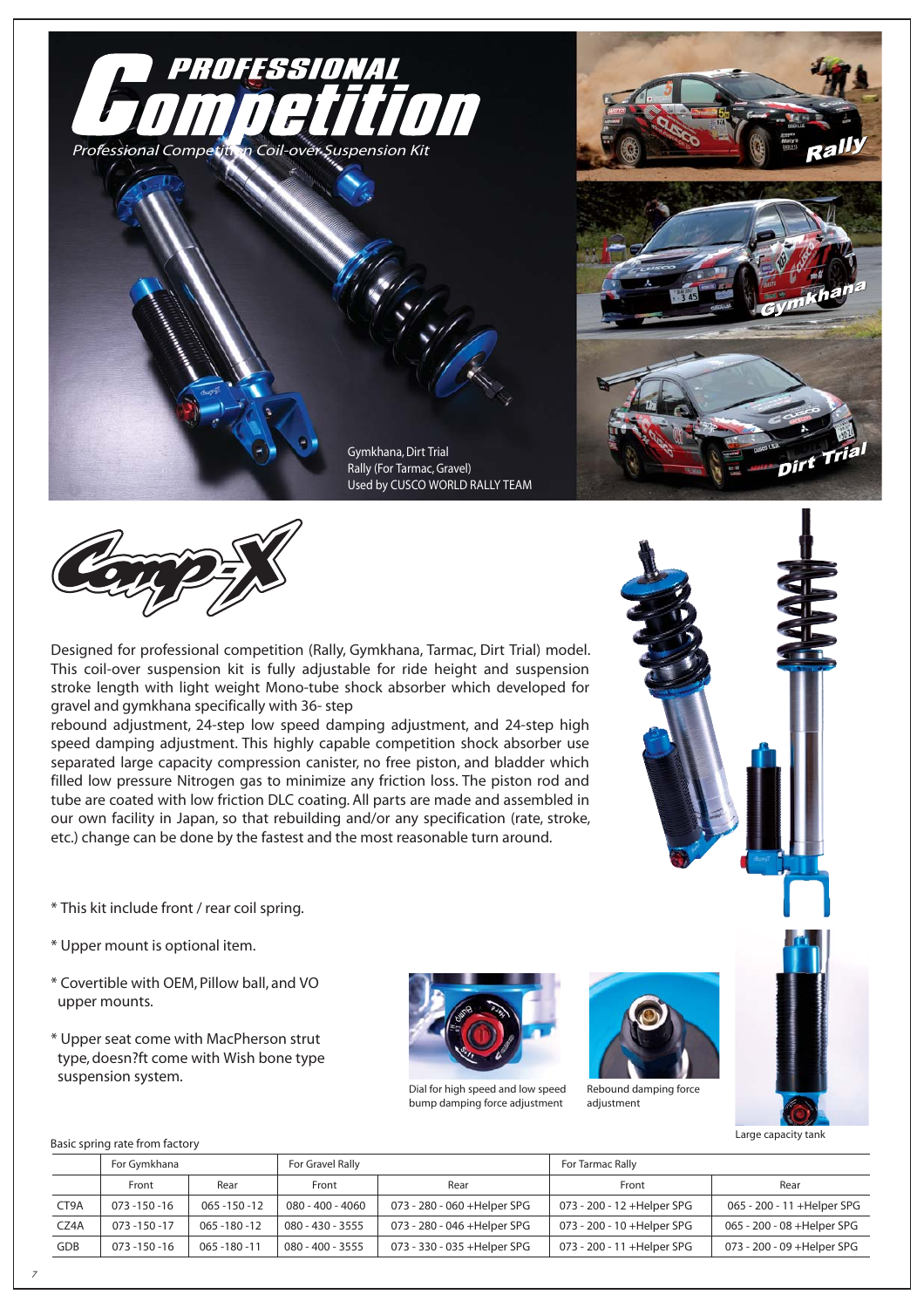



Designed for competition models. This coil-over suspension kit is designed for full ride height and full suspension stroke lenght adjustable with light weight Monotube 24-step (rebound), 24-step (bump - low speed), & 24-step (bump - high speed) dampig force damper for competition by using separated large capacity tank. Comes with camber adjustable plate, pillow-ball type upper mount and rubber upper seat.





Dial for high speed and low speed bump damping force adjustment







Street Motorway First road Circuit Competition



Designed for competition models. This coil-over suspension kit is designed for full ride height and full suspension stroke length adjustable with light weight aluminum Mono-tube 24-step damping force damper for competition. Comes with camber adjustable plated, pillow-ball type upper mount and rubber upper seat.



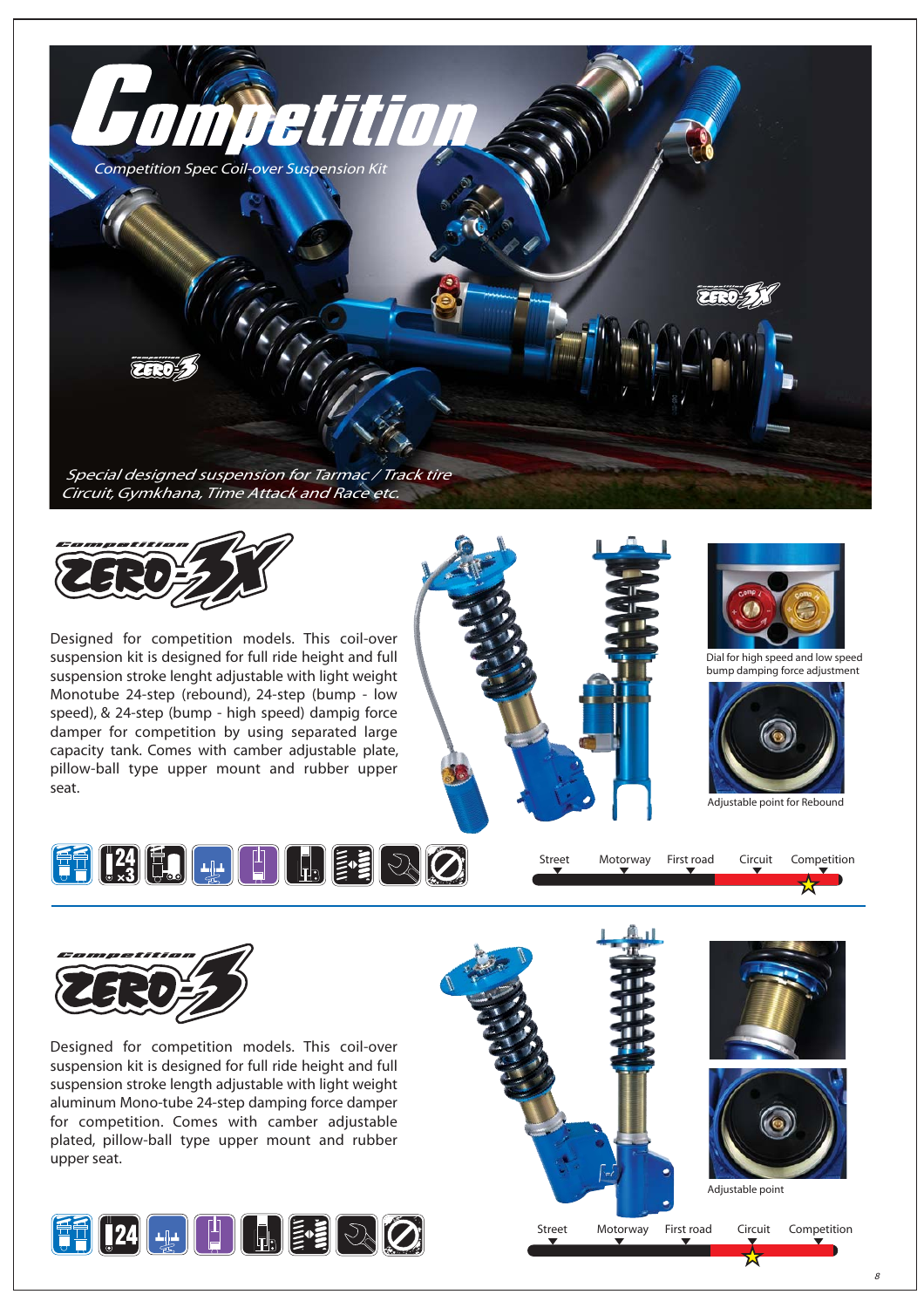# **Function icon**



## **FULL-LENGTH / RIDE HEIGHT ADJUSTABLE**

### **FRONT FULL-LENGTH / RIDE HEIGHT ADJUSTABLE**

Full-length / ride height adjustment system allowshock stroke length to adjust ride height and coilspring's preload to adjust initial spring rate separately. Ride height can be changed by twisting threaded shock absorber case while maintaining optimal suspension stroke. Preload can be adjusted by lower spring seat.



#### **LOCK NUT RIDE HEIGHT ADJUSTABLE**

## **FRONT LOCK NUT RIDE HEIGHT ADJUSTABLE**

Simply adjust vehicle ride height by using lock nuts, yet giving maximum performance at entry level price.



## **REAR SPACER TYPE ADJUSTABLE**

Simply adjust rear vehicle ride height by changing spacer of coil springs which are mounted separately from shock absorber.



### **PILLOW-BALL UPPER MOUNT**

CUSCO Pillow Ball Upper Mount will replace the soft factory rubber upper strut mounts with solid high strength metal mounts and spherical (pillow ball) bushings. It gives quick steering response and precise driving & braking control. Especially stable steering response in assess and lane changing improved stability over bumps and holds roll in corners. Enables linear handling and keeps you on the trace line better. Camber adjustable upper plate is set for MacPherson strut suspension only.



### **HD RUBBER UPPER MOUNT**

CUSCO Heavy-Duty Rubber Upper Mount can be used in Double Wishbone type suspension which upper mount material won?ft affect alignment change. To reduce road noise and unnecessary stress to the body & chassis, CUSCO HD rubber upper mount gives you better advantage than pillow-ball upper mount. As for needs of comfortable ride feel and affordable price range, HD rubber upper mount is one of the choice to give you wide variety of tuneability with our coil-over suspension kit.



### **UPPER MOUNT LESS**

For someone who want to keep maximum comfort and/or save initial cost, we line-up less upper mount kit for some coil-over models.



### **5-STEP DAMPING FORCE ADJUSTABLE**

Basic 5-step damping force adjustable model. Our precisely engineered Rotary-Valve offers wider adjustable range of selection than ordinal needle valve type shock absorbers. It gives you different options from smooth ride to high performance driving by clicking dial to change damping force.



## **BEST PRE-SET DAMPING FORCE**

Our "Best Pre-set Damping Force" is determined by measuring and road testing many factors such as corner weight, vehicle weight transfer rate to find the best setting for each vehicle's specification and characteristics. Our best Pre-set Damping Force absorber offers you "Fun to Drive" at affordable price range.



### **24-STEP DAMPING FORCE ADJUSTABLE**

Our newly developed mono-tube shock absorber offers 24-step damping force adjustable system. It gives you wide precise and detailed settings from street to professional competition use.



#### **3-WAY DAMPING FORCE ADJUSTABLE REBOUND : 24-STEPS COMPRESSION : LOW SPEED - 24-STEPS HIGH SPEED - 24-STEPS**

CUSCO's top model shock absorber which offers 3-way major damping force adjustable as set. Low speed compression adjustment system affects body motions such as roll and pitch. High speed compression adjustment system affects fast/sudden shock movement like when hitting curb at circuit or rough road undulation. This wide range of adjustable system is able to cover from professional competition to comfort street use.



## **REAR 8-STEP DAMPING FORCE ADJUSTABLE**

Rear 8-step damping force adjustable shock absorber is Twin-tube construction for giving both durability and performance. Our rotary valve gives you wide range adjustment from comfortable ride to competition use in any situations. The adjustment dial is located lower side of shock case and it makes easy to access to adjust damping force setting from the bottom of the vehicle. This type of shock absorber is designed and prepared for the vehicles which are hard to reach from inside of cabin or to avoid major interior modifications to reach to the adjustment dial which are mounted on the top of shock absorbers.



### **INVERTED TYPE SHOCK ABSORBER**

Inverted type Mono-tube damper is possible to reduce the unsprung suspension weight and acquire higher rigidity of shock body construction. Also this system is possible to improve tire contact with the ground during high speed cornering or breaking than normal damper. Inverted type shock absorber is available for strut type suspension only.